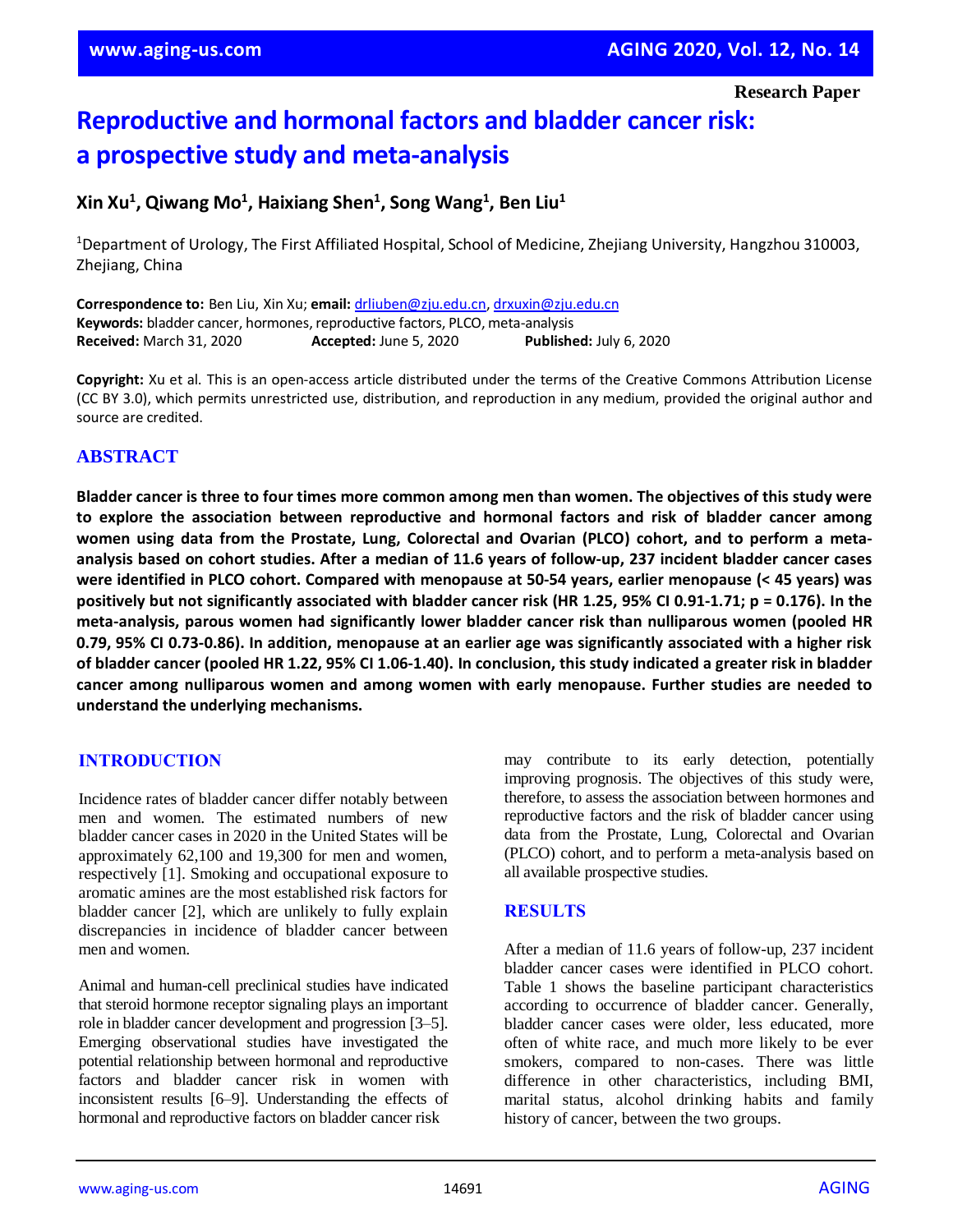**Table 1. Baseline participant characteristics according to bladder cancer occurrence in the PLCO cohort.**

| <b>Variables</b>                | Non-cases (n=70,347) | Cases $(n=237)$  | p-value |
|---------------------------------|----------------------|------------------|---------|
| Control group (n, %)            | 35,129 (49.9%)       | 115 (48.5%)      | 0.664   |
| Age (years), mean (SD)          | $62.47 \pm 5.38$     | $63.77 \pm 5.15$ | < 0.001 |
| Smoking status (n, %)           |                      |                  | < 0.001 |
| Never                           | 39,485 (56.1%)       | 79 (33.3%)       |         |
| Current                         | $6,718(9.5\%)$       | 48 (20.3%)       |         |
| Former                          | 24,135 (34.3%)       | 110 (46.4%)      |         |
| Missing                         | $9(0.0\%)$           | $0(0.0\%)$       |         |
| Education (n, %)                |                      |                  | 0.020   |
| $\leq$ High school              | 33,063 (47.0%)       | 127 (53.6%)      |         |
| $\geq$ Some college             | 37,108 (52.7%)       | $108(45.6\%)$    |         |
| Missing                         | 176 (0.3%)           | $2(0.8\%)$       |         |
| Body mass index (n, %)          |                      |                  | 0.617   |
| $<$ 25.0 kg/m2                  | 27,984 (39.8%)       | 101(42.6%)       |         |
| $\geq$ 25.0 kg/m2               | 41,354 (58.8%)       | 132 (55.7%)      |         |
| Missing                         | $1,009(1.4\%)$       | 4(1.7%)          |         |
| Race $(n, %)$                   |                      |                  | 0.014   |
| White, Non-Hispanic             | 62,207 (88.4%)       | 224 (94.5%)      |         |
| Other                           | 8,114 (11.5%)        | 13 (5.5%)        |         |
| Missing                         | $26(0.0\%)$          | $0(0.0\%)$       |         |
| Marital status (n, %)           |                      |                  | 0.083   |
| Married                         | 48,590 (69.1%)       | 156 (65.8%)      |         |
| Not married                     | 21,601 (30.7%)       | 79 (33.3%)       |         |
| Missing                         | $156(0.2\%)$         | $2(0.8\%)$       |         |
| Family history of cancer (n, %) | 41,515 (59.2%)       | 145 (61.4%)      | 0.490   |
| Alcohol drinking status (n, %)  |                      |                  | 0.277   |
| Never                           | 7,493 (10.7%)        | 21 (8.9%)        |         |
| Former                          | 7,937 (11.3%)        | 22 (9.3%)        |         |
| Current                         | 38,340 (54.5%)       | 144 (60.8%)      |         |
| Missing                         | 16,577 (23.6%)       | 50 (21.1%)       |         |

PLCO, prostate, lung, colorectal and ovarian; SD, standard deviation

Table 2 shows the HRs for bladder cancer according to hormonal and reproductive factors in the PLCO cohort. Early menopause  $( $45$  years) was positively but not$ significantly associated with bladder cancer risk, compared with menopause at 50-54 years (adjusted HR 1.25, 95% CI 0.91-1.71;  $p = 0.176$ ). A nonsignificant elevation in risk for bladder cancer was found in women with HRT use compared with non-users (adjusted HR 1.32, 95% CI 0.99-1.76;  $p = 0.057$ ), with the greatest risk in women who reported HRT use  $\geq 10$  years (adjusted HR 1.50, 95% CI 1.08-2.09;  $p = 0.017$ ). Neither the use of oral contraceptive (OC) nor the duration of OC use was related to bladder cancer risk. No significant associations were observed for history of hysterectomy or oophorectomy. However, a borderline statistically significant inverse association was observed for women who underwent hysterectomy at age  $\geq 50$ years compared with women who had hysterectomy at age < 40 years (adjusted HR 0.46, 95% CI 0.21-1.00; p  $= 0.051$ ). There was no significant association between bladder cancer and age at menarche, parity, age at first birth, number of live births, stillbirth, and miscarriages, either in crude or multivariable-adjusted analyses. All of above associations were not modified by smoking status (p for interaction  $> 0.05$ ).

Figure 1 shows risk estimates of the association between bladder cancer and reproductive and hormonal factors in the meta-analysis. We can see that parous women had significantly lower bladder cancer risk than nulliparous women (pooled HR 0.79, 95% CI 0.73-0.86; Figure 1A). No significant heterogeneity was observed between the study-specific HRs overall (p for heterogeneity =  $0.966$ . In addition, we observed a significant association between menopause at an earlier age and bladder cancer risk (pooled HR 1.22, 95% CI 1.06-1.40; Figure 1B) without obvious heterogeneity between studies (p for heterogeneity  $= 0.283$ ). No significant association was found for any use of hormone replacement therapy (HRT) (pooled HR 1.02, 95% CI 0.91-1.16; Figure 1C). However, women who used estrogen-progestogen therapy (EPT) for HRT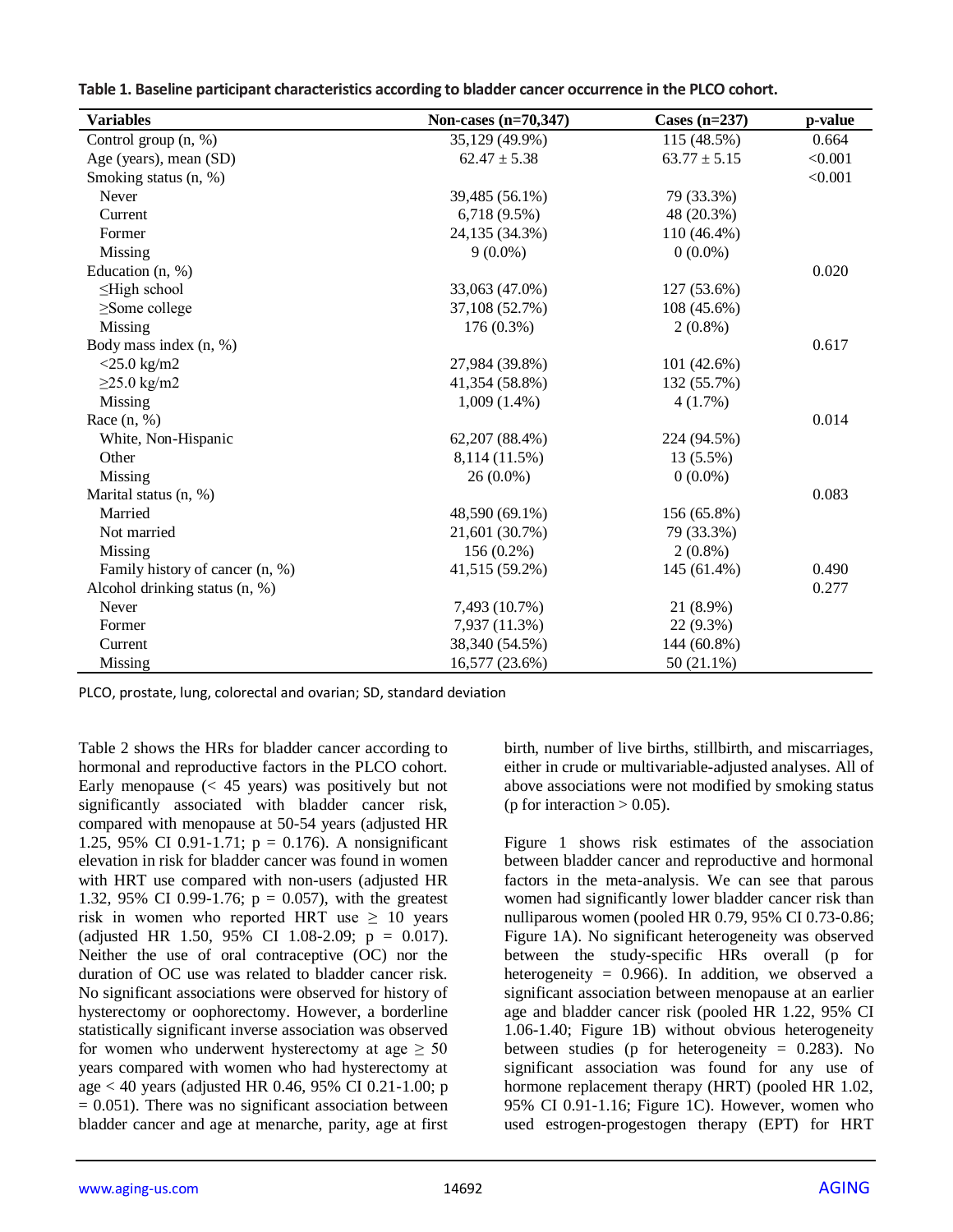| Table 2. Association between hormonal and reproductive factors and bladder cancer risk in the PLCO cohort. |
|------------------------------------------------------------------------------------------------------------|
|------------------------------------------------------------------------------------------------------------|

| <b>Factors</b>             | Cohort (n) | Cases (n)      | Crude HR $(95\% \text{ CI}), p$ | Multi-adjusted HR $(95\% \text{ CI})^*, p$ |
|----------------------------|------------|----------------|---------------------------------|--------------------------------------------|
| Age at menarche, y         |            |                |                                 |                                            |
| $\leq$ 11                  | 14,263     | 50             | Reference                       | Reference                                  |
| $12 - 13$                  | 37,820     | 119            | $0.88$ (0.64-1.23), p=0.467     | $0.86$ (0.62-1.20), p=0.386                |
| $14 - 15$                  | 15,101     | 54             | $1.00$ (0.68-1.47), p=0.998     | $0.95$ (0.64-1.40), p=0.787                |
| $\geq 16$                  | 3,206      | 13             | 1.15 (0.62-2.11), $p=0.656$     | 1.09 (0.59-2.00), $p=0.794$                |
| Parity                     |            |                |                                 |                                            |
| Nulliparous                | 6,452      | 20             | Reference                       | Reference                                  |
| Parous                     | 64,021     | 217            | $1.07$ (0.68-1.69), p=0.768     | $1.03$ (0.65-1.63), p=0.903                |
| No. of live births         |            |                |                                 |                                            |
| $\boldsymbol{0}$           | 6,452      | $20\,$         | Reference                       | Reference                                  |
| $1 - 2$                    | 21,892     | $72\,$         | $1.05(0.64-1.73), p=0.833$      | 1.05 (0.64-1.72), $p=0.849$                |
| $3 - 4$                    | 29,254     | 102            | $1.09$ (0.68-1.77), p=0.714     | 1.04 (0.64-1.68), $p=0.873$                |
| $\geq 5$                   | 12,875     | 43             | $1.05$ (0.62-1.78), p=0.863     | $0.97$ (0.57-1.65), p=0.904                |
| Age at first live birth, y |            |                |                                 |                                            |
| $<$ 20                     | 12,059     | 36             | $0.81$ (0.56-1.17), p=0.256     | $0.77$ (0.53-1.13), p=0.177                |
| $20 - 24$                  | 32,763     | 126            | Reference                       | Reference                                  |
| $25 - 29$                  | 14,113     | 40             | $0.73$ (0.51-1.04), p=0.083     | $0.76$ (0.53-1.08), p=0.127                |
| $\geq 30$                  | 4,868      | 13             | $0.69$ (0.39-1.22), p=0.205     | $0.73$ (0.41-1.30), p=0.284                |
| Ever had stillbirth        |            |                |                                 |                                            |
| $\boldsymbol{0}$           | 66,986     | 230            | Reference                       | Reference                                  |
| $\mathbf{1}$               | 2,478      | 5              | $0.60$ $(0.25-1.45)$ , p=0.256  | $0.56$ (0.23-1.36), p=0.203                |
| $\geq$ 2                   | 598        | $\overline{2}$ | $1.03$ (0.26-4.15), p=0.965     | $1.02$ (0.25-4.09), p=0.983                |
| No. of miscarriages        |            |                |                                 |                                            |
| $\boldsymbol{0}$           | 46,249     | 153            | Reference                       | Reference                                  |
| $\mathbf{1}$               | 15,520     | 56             | 1.09 (0.80-1.48), $p=0.586$     | $1.07$ (0.78-1.45), p=0.682                |
| $\geq$ 2                   | 8,575      | $28\,$         | $0.99$ (0.66-1.48), p=0.965     | $0.94$ (0.63-1.40), p=0.751                |
| Age at menopause, y        |            |                |                                 |                                            |
| $<45$                      | 19,607     | 76             | $1.32(0.96-1.81), p=0.088$      | $1.25(0.91-1.71), p=0.176$                 |
| $45 - 49$                  | 16,675     | 57             | 1.14 (0.81-1.60), $p=0.457$     | $1.08$ (0.77-1.52), p=0.658                |
| $50 - 54$                  | 25,748     | $78\,$         | Reference                       | Reference                                  |
| $\geq 55$                  | 7,942      | 25             | $1.04$ (0.66-1.62), p=0.88      | 1.14 (0.73-1.80), $p=0.557$                |
| Type of Menopause          |            |                |                                 |                                            |
| Natural Menopause          | 43,571     | 151            | Reference                       | Reference                                  |
| Surgery                    | 23,314     | $80\,$         | $1.02$ (0.77-1.33), p=0.907     | 1.06 (0.81-1.39), $p=0.666$                |
| Drug Therapy               | 2,325      | 4              | $0.50$ (0.19-1.35). p=0.171     | $0.59$ (0.22-1.60). p=0.301                |
| History of hysterectomy    |            |                |                                 |                                            |
| No                         | 45,410     | 153            | Reference                       | Reference                                  |
| Yes                        | 25,000     | 84             | $1.02$ (0.78-1.34), p=0.866     | 1.05 (0.80-1.37), $p=0.738$                |
| Age at hysterectomy, y     |            |                |                                 |                                            |
| $<$ 40                     | 8,780      | 31             | Reference                       | Reference                                  |
| $40 - 44$                  | 6,121      | 23             | $1.06(0.62-1.81), p=0.837$      | 1.02 (0.59-1.76), p=0.939                  |
| $45 - 49$                  | 5,164      | $22\,$         | 1.19 (0.69-2.05), $p=0.537$     | 1.20 (0.69-2.08), $p=0.515$                |
| $\geq 50$                  | 4,843      | $8\,$          | $0.46(0.21-1.01)$ , p= $0.052$  | $0.46$ (0.21-1.00), p=0.051                |
| Oophorectomy status        |            |                |                                 |                                            |
| No                         | 55,379     | 190            | Reference                       | Reference                                  |
| Yes                        | 13,936     | 42             | $0.92$ (0.66-1.28), p=0.608     | $0.92$ (0.66-1.29), p=0.631                |
| OC use                     |            |                |                                 |                                            |
| Never                      | 32,178     | 112            | Reference                       | Reference                                  |
| Ever                       | 38,279     | 125            | $0.95$ (0.74-1.23), p=0.711     | $1.07$ (0.81-1.40), p=0.639                |
| Duration of OC use, y      |            |                |                                 |                                            |
| Never                      | 32,166     | 112            | Reference                       | Reference                                  |
| $1 - 3$                    | 17,862     | 62             | 1.01 (0.74-1.38), $p=0.939$     | 1.13 (0.82-1.56), $p=0.471$                |
| $4 - 5$                    | 5,205      | 13             | $0.73$ (0.41-1.30), p=0.286     | $0.87$ (0.48-1.55), p=0.628                |
| $6 - 9$                    | 6,300      | $22\,$         | $1.02$ (0.64-1.61), p=0.940     | 1.15 (0.72-1.84), $p=0.554$                |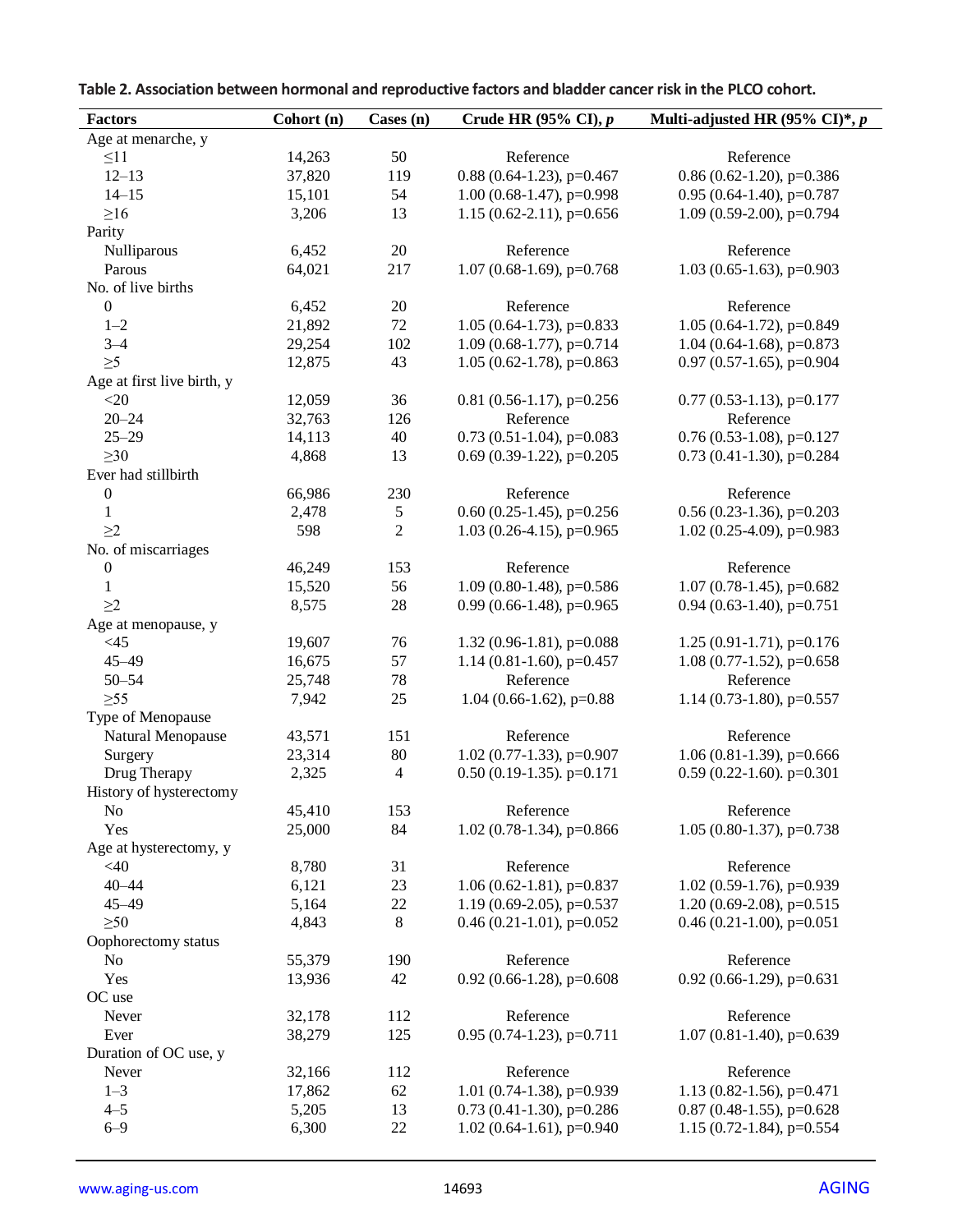| >10                    | 8.835  | 27  | $0.89(0.58-1.35)$ , p=0.586  | $0.96(0.62-1.48), p=0.850$   |
|------------------------|--------|-----|------------------------------|------------------------------|
| HRT use                |        |     |                              |                              |
| Never                  | 22.921 | 69  | Reference                    | Reference                    |
| Ever                   | 47,062 | 168 | 1.18 $(0.89-1.56)$ , p=0.243 | 1.32 $(0.99-1.76)$ , p=0.057 |
| Duration of HRT use, y |        |     |                              |                              |
| Never                  | 22.921 | 69  | Reference                    | Reference                    |
| $\leq$ 5               | 21.299 | 74  | 1.14 (0.82-1.59), $p=0.425$  | $1.30(0.93-1.81)$ , p=0.125  |
| $6 - 9$                | 8.668  | 20  | $0.76(0.46-1.24)$ , p=0.271  | $0.92$ (0.55-1.53), p=0.740  |
| $\geq 10$              | 17.095 | 74  | $1.45$ (1.05-2.02), p=0.026  | $1.50$ (1.08-2.09), p=0.017  |

\*Adjusted for age (categorical), race (non-Hispanic white vs. Other), body mass index (<25 kg/m<sup>2</sup> vs. ≥25 kg/m<sup>2</sup>), education (≤high school vs. ≥some college), and smoking status (never vs. former ≤ 15 years since quit vs. former > 15 years since quit vs. former year since quit unknown vs. current smoker ≤ 1 pack per day vs. current smoker >1 pack per day vs. current smoker intensity unknown).

PLCO, prostate, lung, colorectal and ovarian; HR, hazard ratio; CI, confidence interval; y, year; No., number; OC, oral contraceptive; HRT, hormone replacement therapy.

experienced a no significantly lower risk than those who never used HRT (pooled HR 0.79, 95% CI 0.59-1.06; Figure 1D).

#### **DISCUSSION**

In this meta-analysis based on the PLCO cohort and seven previously published prospective studies, we observed a higher risk of bladder cancer among nulliparous women compared with parous women and among women who experienced early menopause. No association was observed for any use of HRT, although a no significantly lower risk was found among women using EPT.

Although the findings of PLCO cohort did not support an inverse association between parity and bladder cancer, parity has been shown to be negatively associated



#### **Figure 1. Forest plots showing risk estimates of the association between bladder cancer and reproductive and hormonal factors.** Risk estimates for bladder cancer and parity (**A**); early menopause (**B**); any use of hormone replacement therapy (**C**); use of estrogen-progestogen therapy for hormone replacement therapy (**D**). The square denotes the weight size of each included study and the diamond represents the pooled HR (95% CI).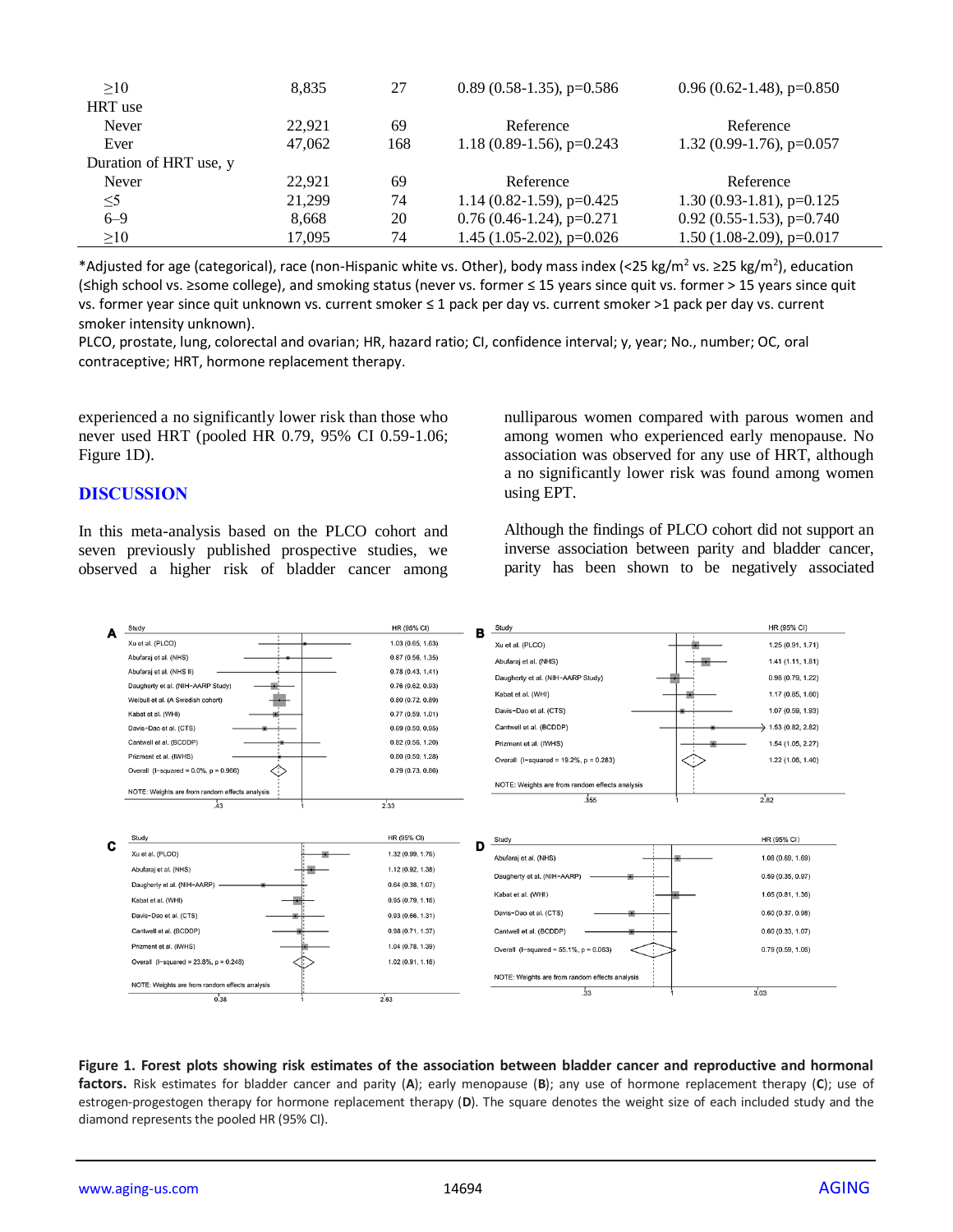with bladder cancer risk in various observational studies [7–11]. Most of these studies did not find a downward trend in risk with increasing number of births, which indicated that there may be a threshold effect in which the protective mechanism underlying parity was established after the first birth. Pregnant women experience dramatic increases in estrogen and progesterone levels; however, the exact mechanisms through which estrogen and progesterone affect lifetime bladder cancer risk remain unclear. Hoffman et al. [12] found that raloxifene inhibited growth of bladder cancer cells via estrogen receptor-dependent induction of apoptosis and inhibition of proliferation. Estrogen receptor alpha ( $ER\alpha$ ) was shown to play a protective role in bladder cancer through circ\_0023642/miR-490- 5p/EGFR signaling [13]. Studies using bladder cancer tissue specimens have demonstrated that elevated or reduced expression of estrogen and progesterone receptors as well as alterations of their upstream or downstream pathways are associated with clinical outcomes [14, 15].

Early age at menopause has been associated with a higher risk of bladder cancer in several previous cohort studies [6, 11, 16] and the present PLCO cohort, although not all associations were statistically significant. In addition, we observed a over 50% decrease in risk for bladder cancer among women who reported age at hysterectomy ≥50 years compared with women who reported age at hysterectomy <40 years in the PLCO cohort, which indirectly supported that early age at menopause was associated with an increased risk of bladder cancer. Of note, this finding could be confounded by smoking status as a previous study showed that smoking women experience an earlier age at menopause than non-smokers [17]. However, in this analysis the result did not differ after adjusting for smoking status.

Many prospective studies, including the PLCO cohort, have either found a null association or a positive association between bladder cancer and HRT [6, 11, 16]. Findings from our meta-analysis based on seven cohort studies suggested that HRT was not related to the risk of bladder cancer. However, a few previous cohort studies have indicated that bladder cancer risk may differ by formulation and reported a potential inverse association with EPT use [8, 9]. Therefore, we also performed a metaanalysis and found that EPT was negatively but not significantly associated with bladder cancer. McGrath et al. [18] reported in 2006 that women who used EPT for HRT experienced a no significantly lower risk than those who never used HRT in the Nurses' Health Study (NHS) cohort. However, an updated NHS study in 2020 failed to find an inverse association between EPT and bladder cancer risk with ten years of additional follow-up and

double the number of cases [6]. Therefore, the association between EPT and bladder cancer is still unclear and should be further examined in future prospective studies.

Strengths of the PLCO study included the large size, the population-based setting, a comprehensive list of potential confounders, and a virtually complete followup. Strengths of our meta-analysis included the strict inclusion criteria (restriction to prospective studies), the large sample size, and the homogeneity across eligible studies. Several limitations should also be mentioned. First, only baseline exposure data were used in the PLCO analysis and thus we were not able to take into account change in exposure status over time. Second, the results were still potentially biased by residual confounding after multi-adjustment. In the PLCO cohort, we could not adjust our results for exposures to chemicals and physical activity. Third, a meta-analysis is unable to solve problems with confounding variables that could be inherent in the original studies and inadequate control of all known confounders may bias the summary results. Finally, the PLCO and metaanalysis have some contradicting results. For example, menopause at an earlier age was significantly associated with a higher risk of bladder cancer in the metaanalysis. On the other hand, an earlier menopause was positively but not significantly associated with bladder cancer risk in the PLCO cohort, which may have limited sample size and statistical power compared with a metaanalysis.

In conclusion, our study indicated an elevation in risk for bladder cancer among nulliparous women and among women who reported earlier age at menopause. The underlying mechanisms that may be responsible for these relationships remain to be determined.

# **MATERIALS AND METHODS**

## **Subjects and study design**

The design and methods of the PLCO screening trial have been published [19]. Briefly, the PLCO study is a large-scale clinical trial designed to determine whether certain screening tests reduce death from prostate, lung, colorectal, and ovarian cancer. A total of 154,897 eligible participants between 55 and 74 years were enrolled into the PLCO trial at 10 clinical screening centers throughout the United States between November 1993 and July 2001. Reproductive and hormonal factors, including age at menarche, number of live-born children, age at first birth, age at menopause, reason for menopause, hysterectomy status, oophorectomy status, OC use, and HRT, were ascertained on the baseline questionnaire. Age, sex, race, education, marital status, smoking status, family history of cancer, height, and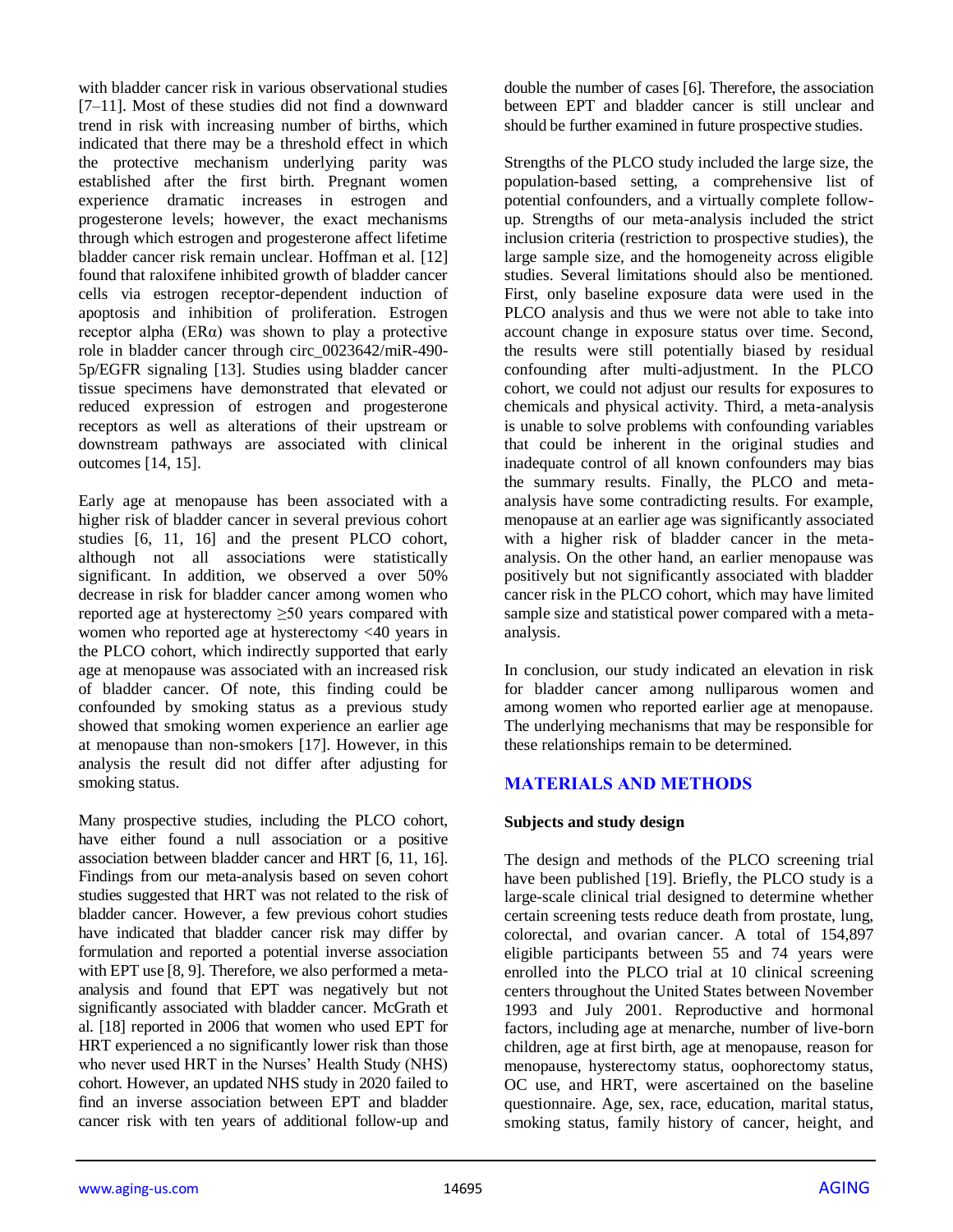weight were also collected in the baseline questionnaire. PLCO study was approved by the institutional review boards of the National Cancer Institute and each of the participating centers. Informed consent was obtained from each eligible participant in the study.

#### **Subject selection and bladder cancer case ascertainment**

In this study, participants were excluded if they were male  $(n = 76,682)$ ; had not returned a baseline questionnaire ( $n = 2,094$ ); had reported a previous cancer at baseline ( $n = 5,168$ ); had died of an unknown cause or had an undetermined case status ( $n = 36$ ); or did not have follow-up time  $(n = 333)$ . Thus, the cohort for analysis consisted of 70,584 women.

Incident cases of primary carcinoma of the urinary bladder were updated annually using a self-reported questionnaire. Participants were asked whether they had been diagnosed with any cancer, cancer types, and diagnosis date in the previous year. State registries, death certificates and physician reports were examined as additional sources of cancer incidence data. Cancer diagnoses were verified through medical record abstraction. Participants were followed until cancer diagnosis or death, or end of follow-up (December 31, 2009).

#### **Statistical analysis**

A multivariate Cox proportional hazards model was used to estimate hazard ratios (HRs) and 95% confidence intervals (CIs). Models were adjusted for potential confounders including age (categorical), race (non-Hispanic White vs. Other), body mass index  $(BMI, < 25)$ kg/m<sup>2</sup> vs.  $\geq$  25 kg/m<sup>2</sup>), education ( $\leq$  high school vs.  $\geq$ some college), and smoking status (never vs. former  $\leq 15$ ) years since quit vs. former > 15 years since quit vs. former year since quit unknown vs. current smoker  $\leq 1$  pack per day vs. current smoker > 1 pack per day vs. current smoker intensity unknown). Tests of multiplicative interaction were performed using likelihood-ratio tests compared models with and without the interaction term. The proportional hazards (PH) assumption was examined using the Schoenfeld residual test [20].

## **Meta-analysis**

Literature search: A comprehensive literature search and selection was performed in PubMed through February 2020 by two independent reviewers (X.X. and B.L.).

## *Inclusion criteria*

(*i*) investigated the associations between hormonal and/or reproductive exposures and bladder cancer risk, (*ii*) risk estimates with their 95 % CIs were given or sufficient information was provided for calculation, and (*iii*) the study design was cohort, nested case-control, case-cohort or clinical trial. Seven previously published prospective studies [6–11, 16] and the PLCO cohort were finally included in the meta-analysis.

## *Statistical methods*

We analyzed the effects of ever versus never exposure to parity, age at menopause, use of any HRT, and use of EPT for HRT on bladder cancer risk using a metaanalysis approach, because these associations reported in published literature were inconsistent. If a single study reported results for different exposures (e.g., different number of births) but did not report the overall results, we combined the corresponding estimates using the methods proposed by Hamling et al. [21], taking into account the correlation between estimates. A random effects model [22] was used to calculate summary HRs and 95 % CIs. Heterogeneity among studies was assessed by the  $Q$  test and  $I^2$ . All statistical analyses were performed using the software STATA version 15 (Stata Corp, College Station, TX, USA). A two-sided P-value <0.05 was considered significant.

# **ACKNOWLEDGMENTS**

The authors thank the National Cancer Institute for access to NCI's data collected by the Prostate, Lung, Colorectal and Ovarian (PLCO) Cancer Screening Trial. The statements contained herein are solely those of the authors and do not represent or imply concurrence or endorsement by NCI.

# **CONFLICTS OF INTEREST**

The authors declare that they have no conflict of interest.

# **REFERENCES**

- 1. Siegel RL, Miller KD, Jemal A. Cancer statistics, 2020. CA Cancer J Clin. 2020; 70:7–30. <https://doi.org/10.3322/caac.21590> PMI[D:31912902](https://pubmed.ncbi.nlm.nih.gov/31912902)
- 2. Cumberbatch MG, Jubber I, Black PC, Esperto F, Figueroa JD, Kamat AM, Kiemeney L, Lotan Y, Pang K, Silverman DT, Znaor A, Catto JW. Epidemiology of bladder cancer: a systematic review and contemporary update of risk factors in 2018. Eur Urol. 2018; 74:784–95.

<https://doi.org/10.1016/j.eururo.2018.09.001> PMI[D:30268659](https://pubmed.ncbi.nlm.nih.gov/30268659)

3. Erben P, Sikic D, Wirtz RM, Martini T, Weis CA, Breyer J, Otto W, Keck B, Hartmann A, Bolenz C; BRIDGE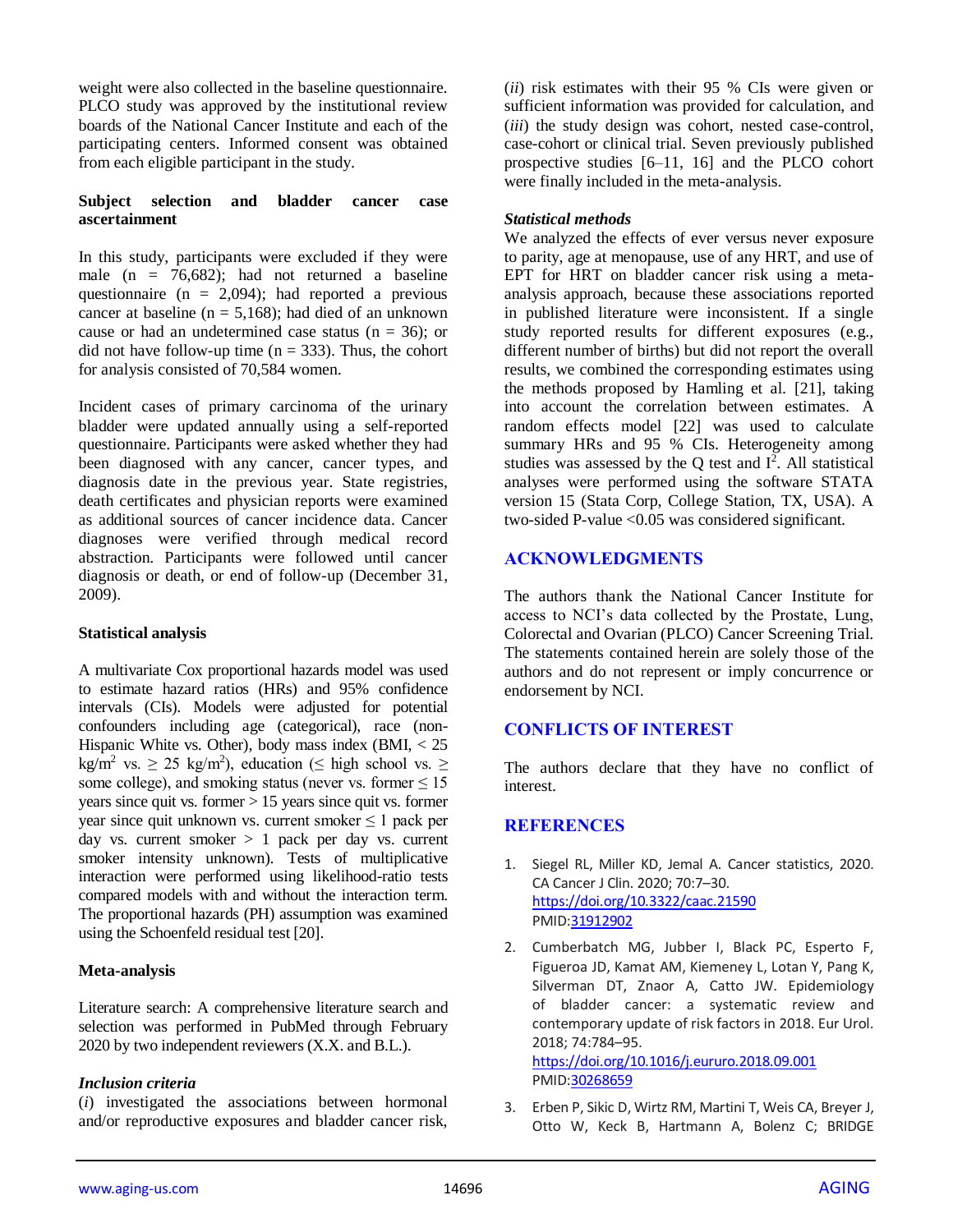Consortium e.V.. Analysis of the prognostic relevance of sex-steroid hormonal receptor mRNA expression in muscle-invasive urothelial carcinoma of the urinary bladder. Virchows Arch. 2019; 474:209–217. <https://doi.org/10.1007/s00428-018-2496-9> PMID[:30483954](https://pubmed.ncbi.nlm.nih.gov/30483954)

- 4. Li P, Chen J, Miyamoto H. Androgen receptor signaling in bladder cancer. Cancers (Basel). 2017; 9:20. <https://doi.org/10.3390/cancers9020020> PMID[:28241422](https://pubmed.ncbi.nlm.nih.gov/28241422)
- 5. Dobruch J, Daneshmand S, Fisch M, Lotan Y, Noon AP, Resnick MJ, Shariat SF, Zlotta AR, Boorjian SA. Gender and bladder cancer: a collaborative review of etiology, biology, and outcomes. Eur Urol. 2016; 69:300–10. <https://doi.org/10.1016/j.eururo.2015.08.037> PMID[:26346676](https://pubmed.ncbi.nlm.nih.gov/26346676)
- 6. Abufaraj M, Shariat S, Moschini M, Rohrer F, Papantoniou K, Devore E, McGrath M, Zhang X, Markt S, Schernhammer E. The impact of hormones and reproductive factors on the risk of bladder cancer in women: results from the nurses' health study and nurses' health study II. Int J Epidemiol. 2020; 49:599–607. <https://doi.org/10.1093/ije/dyz264>

PMID[:31965144](https://pubmed.ncbi.nlm.nih.gov/31965144)

- 7. Cantwell MM, Lacey JV Jr, Schairer C, Schatzkin A, Michaud DS. Reproductive factors, exogenous hormone use and bladder cancer risk in a prospective study. Int J Cancer. 2006; 119:2398–401. <https://doi.org/10.1002/ijc.22175> PMID[:16894568](https://pubmed.ncbi.nlm.nih.gov/16894568)
- 8. Daugherty SE, Lacey JV Jr, Pfeiffer RM, Park Y, Hoover RN, Silverman DT. Reproductive factors and menopausal hormone therapy and bladder cancer risk in the NIH-AARP diet and health study. Int J Cancer. 2013; 133:462–72. <https://doi.org/10.1002/ijc.28022>

PMID[:23319449](https://pubmed.ncbi.nlm.nih.gov/23319449)

9. Davis-Dao CA, Henderson KD, Sullivan-Halley J, Ma H, West D, Xiang YB, Gago-Dominguez M, Stern MC, Castelao JE, Conti DV, Pike MC, Bernstein L, Cortessis VK. Lower risk in parous women suggests that hormonal factors are important in bladder cancer etiology. Cancer Epidemiol Biomarkers Prev. 2011; 20:1156–70.

<https://doi.org/10.1158/1055-9965.EPI-11-0017> PMID[:21493870](https://pubmed.ncbi.nlm.nih.gov/21493870)

10. Weibull CE, Eloranta S, Altman D, Johansson AL, Lambe M. Childbearing and the risk of bladder cancer: a nationwide population-based cohort study. Eur Urol. 2013; 63:733–38. <https://doi.org/10.1016/j.eururo.2013.01.005> PMID[:23332884](https://pubmed.ncbi.nlm.nih.gov/23332884)

- 11. Kabat GC, Kim MY, Luo J, Hou L, Cetnar J, Wactawski-Wende J, Rohan TE. Menstrual and reproductive factors and exogenous hormone use and risk of transitional cell bladder cancer in postmenopausal women. Eur J Cancer Prev. 2013; 22:409–16. <https://doi.org/10.1097/CEJ.0b013e32835f3ba3> PMI[D:23442343](https://pubmed.ncbi.nlm.nih.gov/23442343)
- 12. Hoffman KL, Lerner SP, Smith CL. Raloxifene inhibits growth of RT4 urothelial carcinoma cells via estrogen receptor-dependent induction of apoptosis and inhibition of proliferation. Horm Cancer. 2013; 4:24–35.

<https://doi.org/10.1007/s12672-012-0123-9> PMI[D:22965848](https://pubmed.ncbi.nlm.nih.gov/22965848)

- 13. Wu L, Zhang M, Qi L, Zu X, Li Y, Liu L, Chen M, Li Y, He W, Hu X, Mo M, Ou Z, Wang L. ERα-mediated alterations in circ\_0023642 and miR-490-5p signaling suppress bladder cancer invasion. Cell Death Dis. 2019; 10:635. <https://doi.org/10.1038/s41419-019-1827-3> PMI[D:31455760](https://pubmed.ncbi.nlm.nih.gov/31455760)
- 14. Ide H, Miyamoto H. Steroid hormone receptor signals as prognosticators for urothelial tumor. Dis Markers. 2015; 2015:840640. <https://doi.org/10.1155/2015/840640> PMI[D:26770009](https://pubmed.ncbi.nlm.nih.gov/26770009)
- 15. Miyamoto H, Yao JL, Chaux A, Zheng Y, Hsu I, Izumi K, Chang C, Messing EM, Netto GJ, Yeh S. Expression of androgen and oestrogen receptors and its prognostic significance in urothelial neoplasm of the urinary bladder. BJU Int. 2012; 109:1716–26. <https://doi.org/10.1111/j.1464-410X.2011.10706.x> PMI[D:22221549](https://pubmed.ncbi.nlm.nih.gov/22221549)
- 16. Prizment AE, Anderson KE, Harlow BL, Folsom AR. Reproductive risk factors for incident bladder cancer: iowa women's health study. Int J Cancer. 2007; 120:1093–98. <https://doi.org/10.1002/ijc.22418> PMI[D:17131327](https://pubmed.ncbi.nlm.nih.gov/17131327)
- 17. Sun L, Tan L, Yang F, Luo Y, Li X, Deng HW, Dvornyk V. Meta-analysis suggests that smoking is associated with an increased risk of early natural menopause. Menopause. 2012; 19:126–32. <https://doi.org/10.1097/gme.0b013e318224f9ac> PMI[D:21946090](https://pubmed.ncbi.nlm.nih.gov/21946090)
- 18. McGrath M, Michaud DS, De Vivo I. Hormonal and reproductive factors and the risk of bladder cancer in women. Am J Epidemiol. 2006; 163:236–44. <https://doi.org/10.1093/aje/kwj028> PMI[D:16319290](https://pubmed.ncbi.nlm.nih.gov/16319290)
- 19. Prorok PC, Andriole GL, Bresalier RS, Buys SS, Chia D, Crawford ED, Fogel R, Gelmann EP, Gilbert F, Hasson